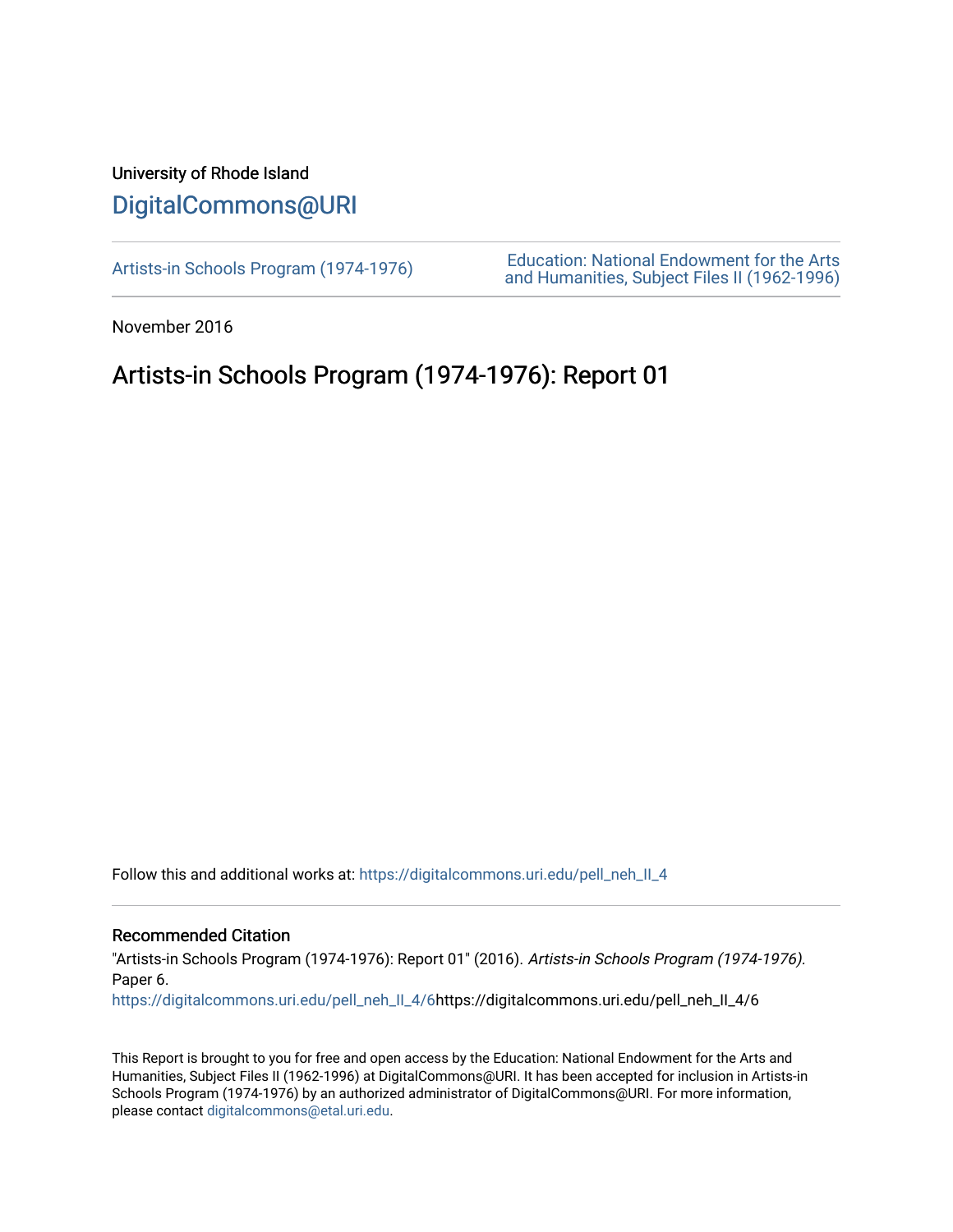## (Not printed at Government expense)



Congressional Record

**United States** of America

PROCEEDINGS AND DEBATES OF THE  $Q_3^d$  CONGRESS, SECOND SESSION

# The Artists-in-Schools Program

## **REMARKS** óF **HON. JOHN BRADEMAS**

## OF TNDIANA

IN THE HOUSE OF REPRESENTATIVES Tuesday, November 19, 1974

Mr. BRADEMAS. Mr. Speaker, on September 23 I had the privilege of presenting an address to a 3-day meeting of the National Advisory Panel on the National Endowment for the Arts' artists-inschools program.

I should point out, Mr. Speaker, that the Panel was recently formed to help guide the growth of what is widely regarded as one of the Endowment's most successful programs, artists-in-schools.

Inaugurated in 1969, Mr. Speaker, the artists-in-schools program has this year placed 1.750 artists in over 5,000 schools.

Mr. Speaker, one of my distinguished constituents who serves as Chairman of the National Panel also addressed the meeting.

I refer to Dr. Thomas P. Bergin, dean of Notre Dame University's Center for Continuing Education, who also serves as chairman of the Indiana Arts Commission.

Because I am sure that my colleagues will be interested in Tom Bergin's perceptive comments on the role of the arts in improving the cultural literacy of our young citizens, I include a copy of his remarks at this point in the RECORD.

#### **ARTISTS-IN-SCHOOLS PROGRAM**

Distinguished guests, fellow panel members, and representatives of the National Endowment, it is a warm and cordial greeting which I extend to each of you this evening.

We are delighted to have you here . . . Father Hesburgh asked especially that I extend his best wishes and say you are indeed. welcome to Notre Dame.

His new Presidential assignment on the Amnesty Commission may jeopardize his being able to be with us briefly tomorrow. He is at the present time returning from Lon-

566-062-38810

don and apparently they would like to set up a Commission meeting sometime Tuesday.

In light of the somewhat monumental task we have before us in reviewing the various proposals from all the States, I decided earlier that this evening should be an informal, unstructured, friendly gathering . . . one which would provide us an opportunity to get to know one another better and this indeed is what we want to do.

RECEPTION FOR ARTISTS-IN-SCHOOLS PANEL

The more I thought of what might be the most productive use of our time and lead to greater exchange of ideas, I decided perhaps it would be helpful to present a very quick overview of where we are and hopefully where we are going.

#### **OVERVIEW**

The artists-in-schools program began in 1969 and since its inception, the program has been enthusiastically greeted by children, artists, schools, teachers, parents and communities.

During the 1973-74 school year, the artistsin-schools program was operating in 5,000 schools in all 50 States and the 5 special jurisdictions. There were approximately 1,750 artists involved: dancers, musicians, poets, painters, sculptors, graphic artists, photographers, designers, craftsmen, actors, filmmakers, architects/environmental artists, and this year we are to add folk artists if we can find the money.

As the needs of the artists-in-schools program continue to grow, the question of support becomes increasingly crucial.

#### **UNMET NEEDS**

In the State of Indiana, for example, the request for \$51,700 for school year 1975-76 represents a 118% increase over this year's funding and the impressive thing is that this increase is backed up with \$100,800 in matching dollars, for a proposed total program (if our budget only permitted) of \$152,000 to place craftsmen, visual artists, poets, filmmakers, and dancers in Indiana schools.

Lest one feel Indiana was immodest in its request, one should note that other States responded in the same way: New Hampshire requested a 347% increase, Pennsylvania a 308% increase, and Florida a 258% increase over last vear!

Requests such as these arrived even though States were advised in the guidelines to request only modest increases from the 1974-75 school year program. The total request for the 1975-76 school year program is already approximately one million dollars over the amount budgeted for artists-in-schools.

Tremendous pressure is on the endowment and indeed upon this panel to secure the additional money to fund these programs and meet the individual needs of the States.

#### **LOCAL SUPPORT**

The money needed is not in the endowment and so we must look elsewhere.

Obviously one place we must look is to the communities for support. One of the most vital and successful programs operating almost entirely on community funding is an artists-in-schools project in the visual arts and crafts in San Francisco, initiated and developed by one of our artists-in-schools panelists, sculptor, Ruth A'sawa Lanier.

This project, the Alvarado School Arts Workshop has received significant funding from several community foundations including the San Francisco Foundation, the Rosenberg Foundation, the Zellerbach family foundation and others from 1969-72. The program has also received school district funding and funding from the California Arts Commission. This indicates a high degree of community and state investment in the program, resulting in an exemplary model for visual artists and craftsmen.

Only this year, long after the project's proven success, has the endowment had funds to assist this project.

We understand through Ray Okimoto, a member of our artists-in-schools panel, that the department of education of the state of Hawaii is drawing up plans to ask state legislators for several million dollars to support artists-in-schools activities.

At a time when the United States Office of Education has dishanded its arts and humanities program, when the National Institute of Education's attention seems elsewhere, and when many schools are dropping art and music teachers from their staffs as they slash their budgets, the artists-inschools program takes on an even greater significance.